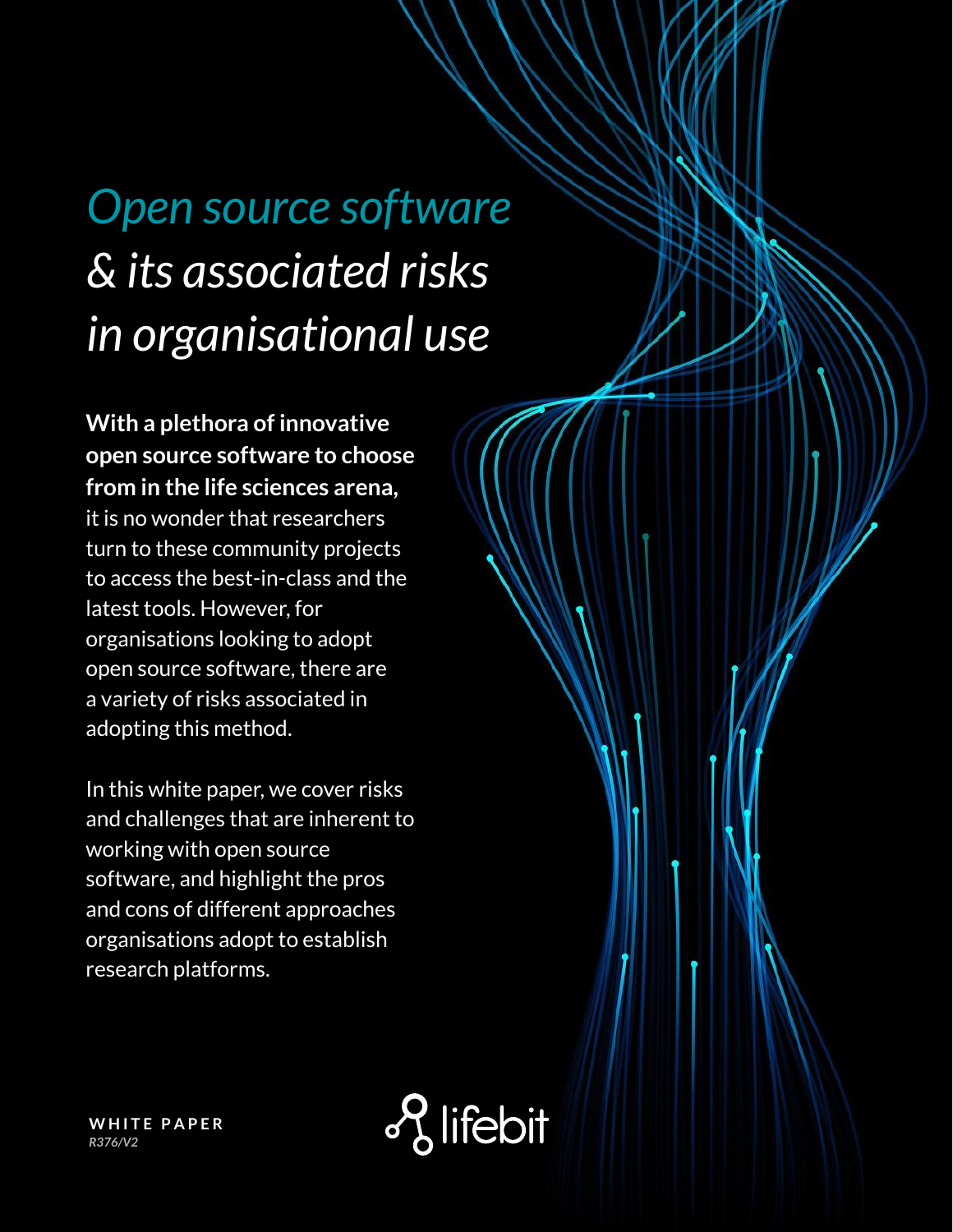# *Open Source & its guiding principles*

The term open source refers to releasing software or other products in a transparent manner that allows for open exchange and community development - essentially individuals can view, alter, copy and share because the source code is publicly accessible. The term originated in software development circles to designate a specific approach to designing software. Nowadays, open source initiatives and projects have evolved to embrace and celebrate principles of open exchange, collaborative participation, rapid prototyping, transparency, meritocracy and community-oriented development.

### *The COVID-19 pandemic & the Open Source upsurge*



*No global event has had a greater impact on the free flow of information than the current COVID-19 pandemic. Although, we are still in the midst of the pandemic, open source solutions have enabled large groups of researchers, healthcare professionals, software developers and innovators across the globe to mobilise quickly and mitigate the impact of the coronavirus.* 

*Image credit: GitHub Octoverse*

According to the world's leading code hosting platform for version control and collaboration, [GitHub](https://github.com/), 35% more repositories were created in 2020, with an estimated 25% more contribution to open source projects, than over the same time period in 2019 - with a sharp peak occurring right around the time that many countries entered national lockdowns. $1$ 

2020 saw explosive growth and presented an exciting opportunity for new users to engage with open source communities - over 5,646 repositories have been created solely for COVID-19.

- [COVID-19 Hospital Impact Model for Epidemics](https://github.com/CodeForPhilly/chime) (CHIME) which enables hospitals and public health officials to run models to understand hospital capacity needs as they relate to the pandemic, and
- $\bullet$  [Nextstrain](https://nextstrain.org/) which harnesses scientific and public health data to track in real-time the genomic evolution of viruses and bacteria

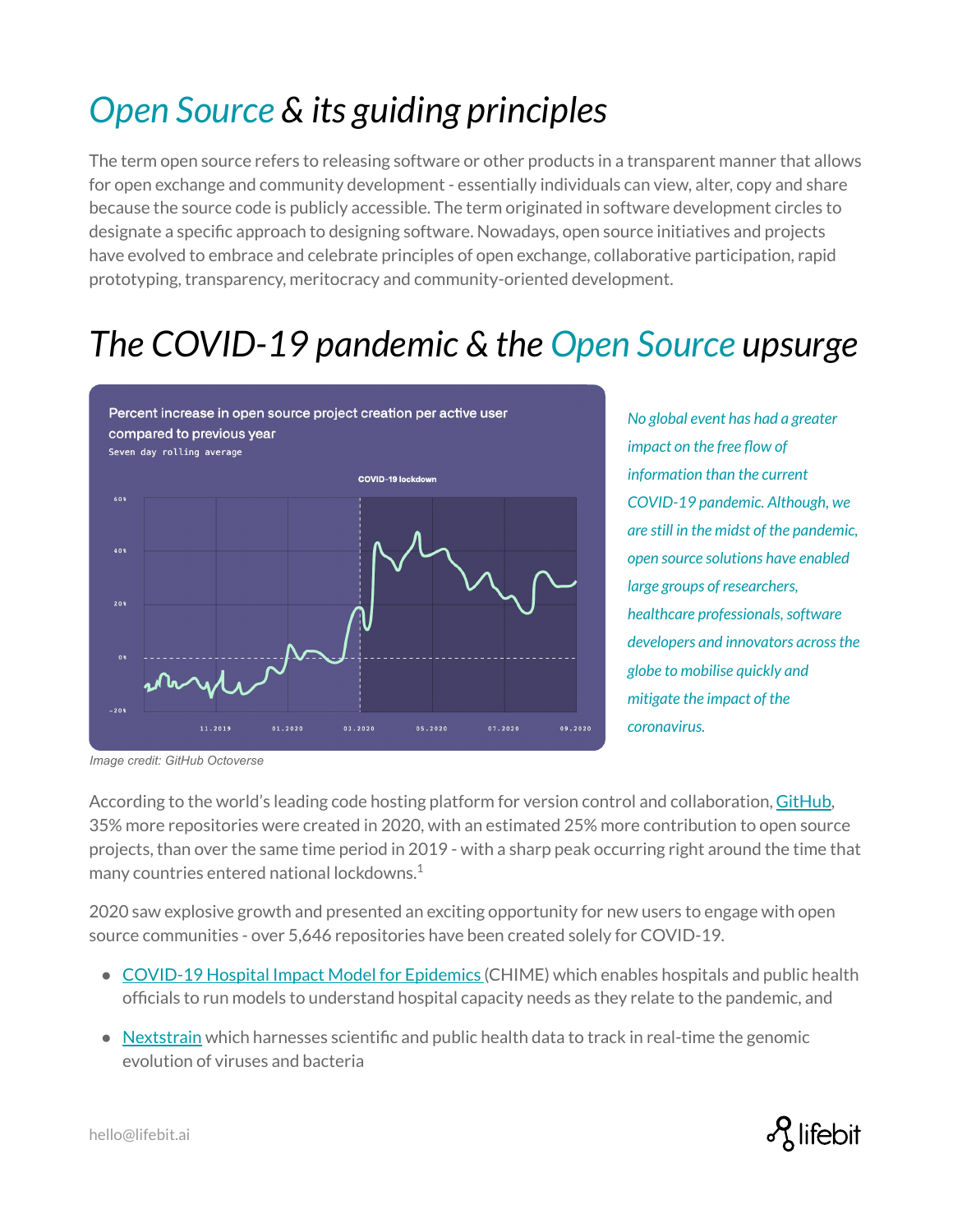Even top pharmaceutical companies, which have not typically been associated with the open source movement in the past, are jumping on the bandwagon to help combat the coronavirus. Notably, Pfizer announced in its [COVID-19 Response Plan](https://investors.pfizer.com/investor-news/press-release-details/2020/Pfizer-Outlines-Five-Point-Plan-to-Battle-COVID-19/default.aspx) that it was committed to making the COVID-19 tools they developed available on open source platforms to share with the broader research community.

### *Open Source in Life Sciences*

Although there has been a strong focus on the open source movement in the wake of the global pandemic, the concept of open source is not new to the life sciences arena. Estimations, for instance, reveal that over 3,000 bioinformatics tools are developed on a yearly basis, with a vast majority of these developed under open source principles by researchers and laboratories.<sup>2</sup> These tools offer freely available source code that address a specific problem or problem domain of biological sciences in a reusable and reproducible way.

Open source bioinformatics software cover a wide range of applications from quality assessment and trimming tools such as [FastQC,](https://www.bioinformatics.babraham.ac.uk/projects/fastqc/) *de novo* sequence assemblers such as [Platanus](http://platanus.bio.titech.ac.jp/platanus-assembler) to reconstruct genomic sequences from massively parallel shotgun sequencing data, to annotation tools such as [BRAKER](https://github.com/Gaius-Augustus/BRAKER) that uses genomic and RNA-Seq data to automatically generate full gene structure annotations in novel genomes. Likewise, all major scientific workflow engines have also been developed under open source principles and are freely available to whomever is interested in using them, including [Nextflow](https://www.nextflow.io/), [Cromwell](https://cromwell.readthedocs.io/en/stable/), [WDL](https://github.com/openwdl/wdl) and [Snakemake](https://snakemake.github.io/).



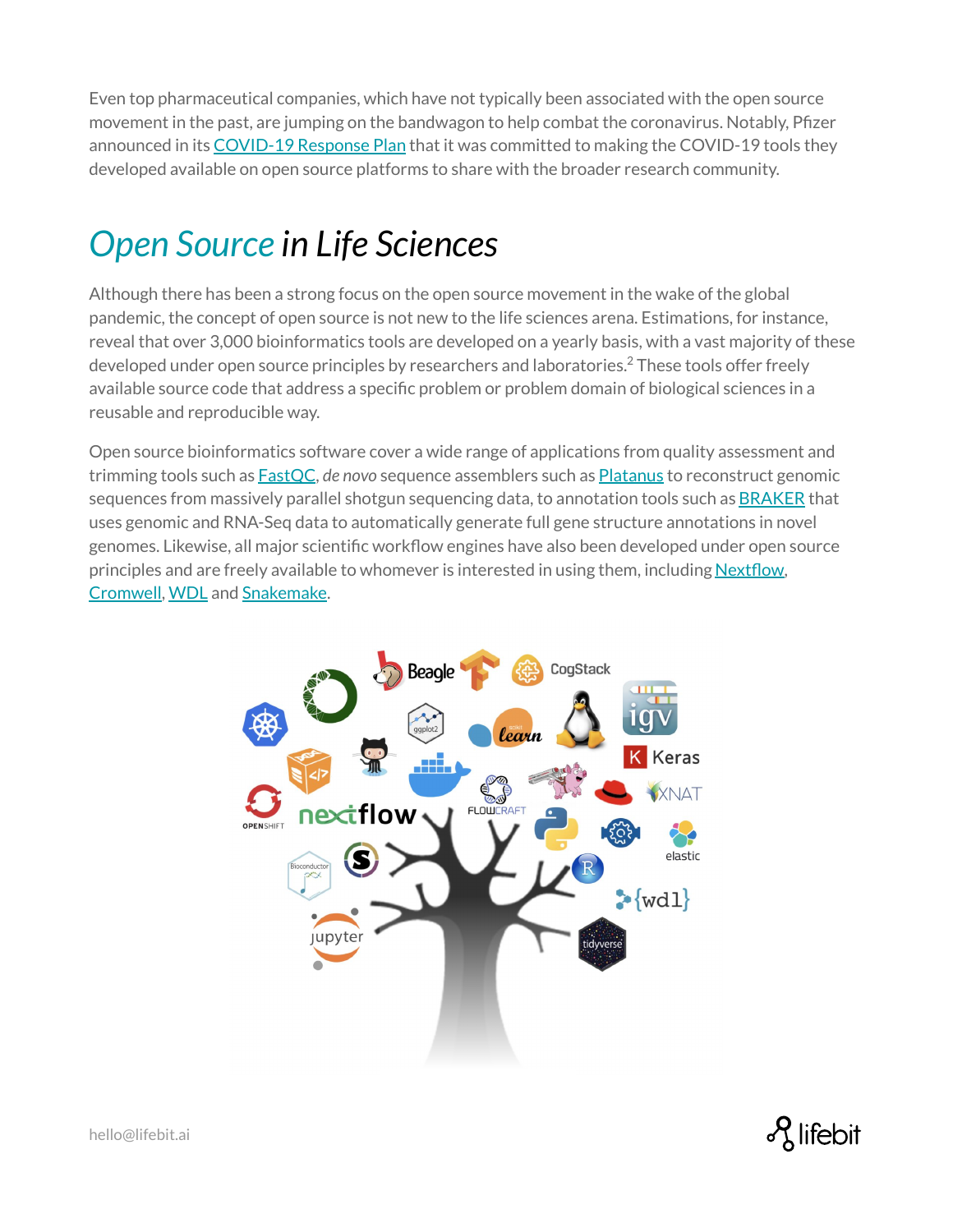# *Challenges & risks of Open Source software*

A recent Synopsys study has revealed that open source plays a significant role in today's software ecosystem - effectively all (99%) code bases audited in the study contain at least one open source component, with open source comprising 70% of the overall code. $^4$  However, as many researchers and organisations turn to open source as an opportunity to fine-tune and accelerate their workflows at no cost, many are unaware of the challenges and risks associated with adopting open source software.

#### *Support & Longevity*

More often than not, open source software lacks enterprise-grade support. Furthermore, not all open source software is maintained equally - some big projects such as [Linux](https://www.linux.org/), are backed by big vendors, namely [Red Hat](https://www.redhat.com/en) (acquired by IBM in 2019<sup>3</sup>), which ensures that disparate components are polished and updated regularly. By and large, open source software relies on a loyal and engaged online user community to deliver support via forums and blogs, which often fails to deliver the high level of response that many professional users expect. Some argue that there is no incentive for the open source community to address a user's problem. For instance, [React](https://reactjs.org/), a JavaScript library to build user interfaces, depends on thousands of components, without anyone in command of ensuring whether they are secure or even up-to-date. There is an increasingly alarming widespread use of aging or even abandoned open source components - over 91% of codebases contain components that are either outdated by over 4 years or that have seen no development activity in the past 2 years. $4$ 

#### *Security Risks & Code Vulnerability*

The most concerning trends with respect to open source projects is the mounting security risks associated with unmanaged open source. Over 75% of codebases contain open source components with known security vulnerabilities, with more than half of these considered high-risk vulnerabilities.<sup>4</sup>

Although bigger open source projects may have full time developers tracking issues and constantly developing new functionalities, many community-driven projects are side projects which are maintained by developers in their spare time. Consequently, it is not surprising that security issues and vulnerabilities in open source initiatives may take longer to address after the occurrence of Common Vulnerability Exposures (CVEs).

Moreover, open source adopters must also be vigilant of the distribution channels. For instance, when source code is shared as a binary, a majority of IT teams will not undertake further verification than making sure that the provided hashes match the binary. However, both the binary and the hashes often come from the same source and can both be compromised by a hacker, which was what recently occurred with several Linux distribution repositories including Mint and Gentoo.<sup>5</sup>

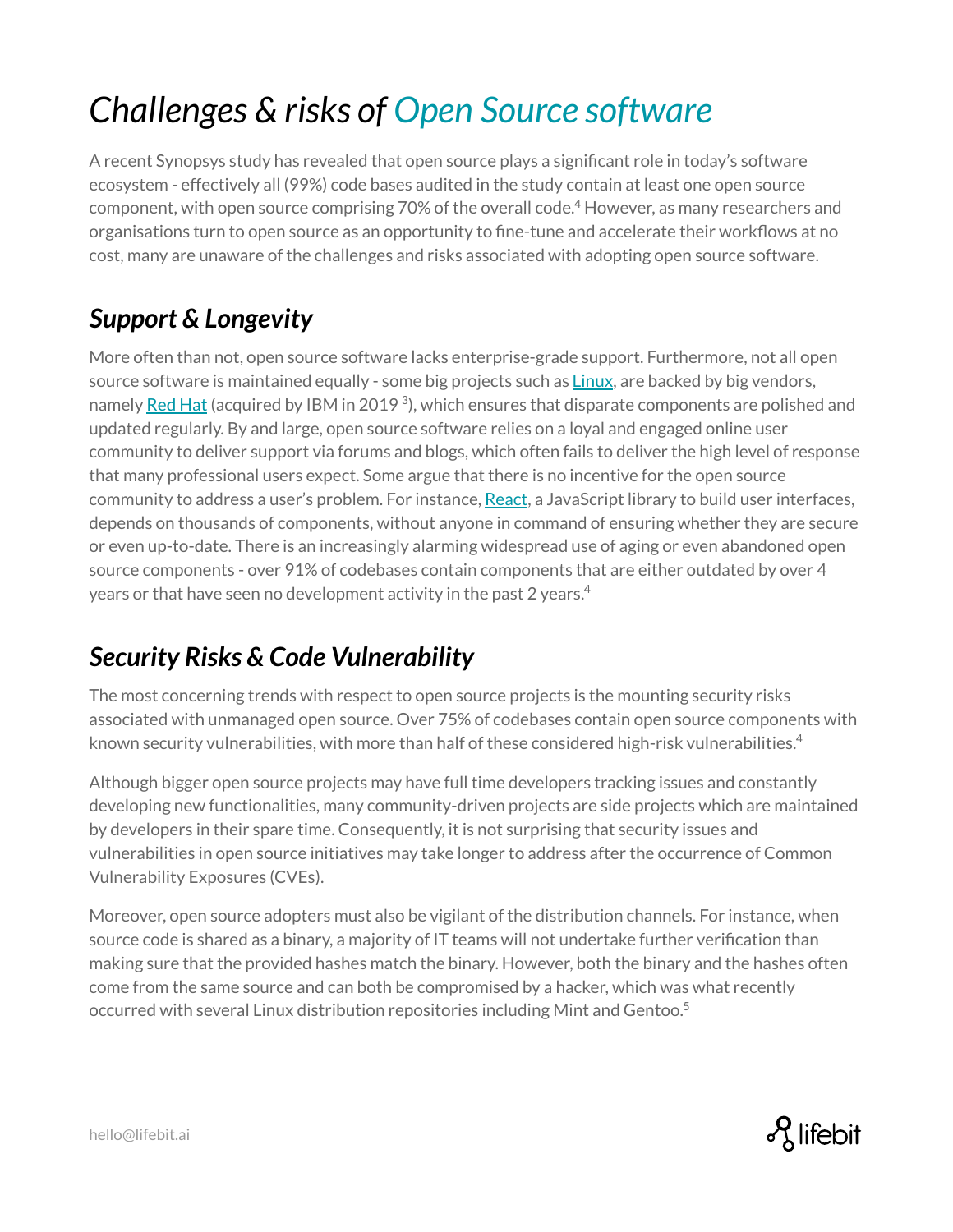In traditional commercial solutions, on the other hand, Service Level Agreements (SLAs) are signed by both parties in order to protect the clients against such occurrences. As such, it is critical that organisations making use of such software maintain an accurate inventory of third-party software components, including open source dependencies in order to address these potential risks.

#### *Licence Conflicts*

Besides support, maintenance and security issues, open source users must also comply with licences which may put intellectual property (IP) at risk as open source software is no different from any other software in that its use is governed by licences. In order to use open source software, users must accept the terms of a licence. Generally, open source licences grant users permission to use the software for any purpose they see fit. Some open source licences, however, stipulate that anyone who releases a modified open source programme must also release the source code alongside it, which can become an issue for organisations looking to protect their IP.

#### *Governance*

Open source communities are guided by high levels of trust amongst the community developers, however, the maintainers' identities are often unclear and oftentimes only have an email address as their only form of identification. Consequently, the possibility of having a developer fall victim to a malicious party impersonating and compromising their account is a very real threat.



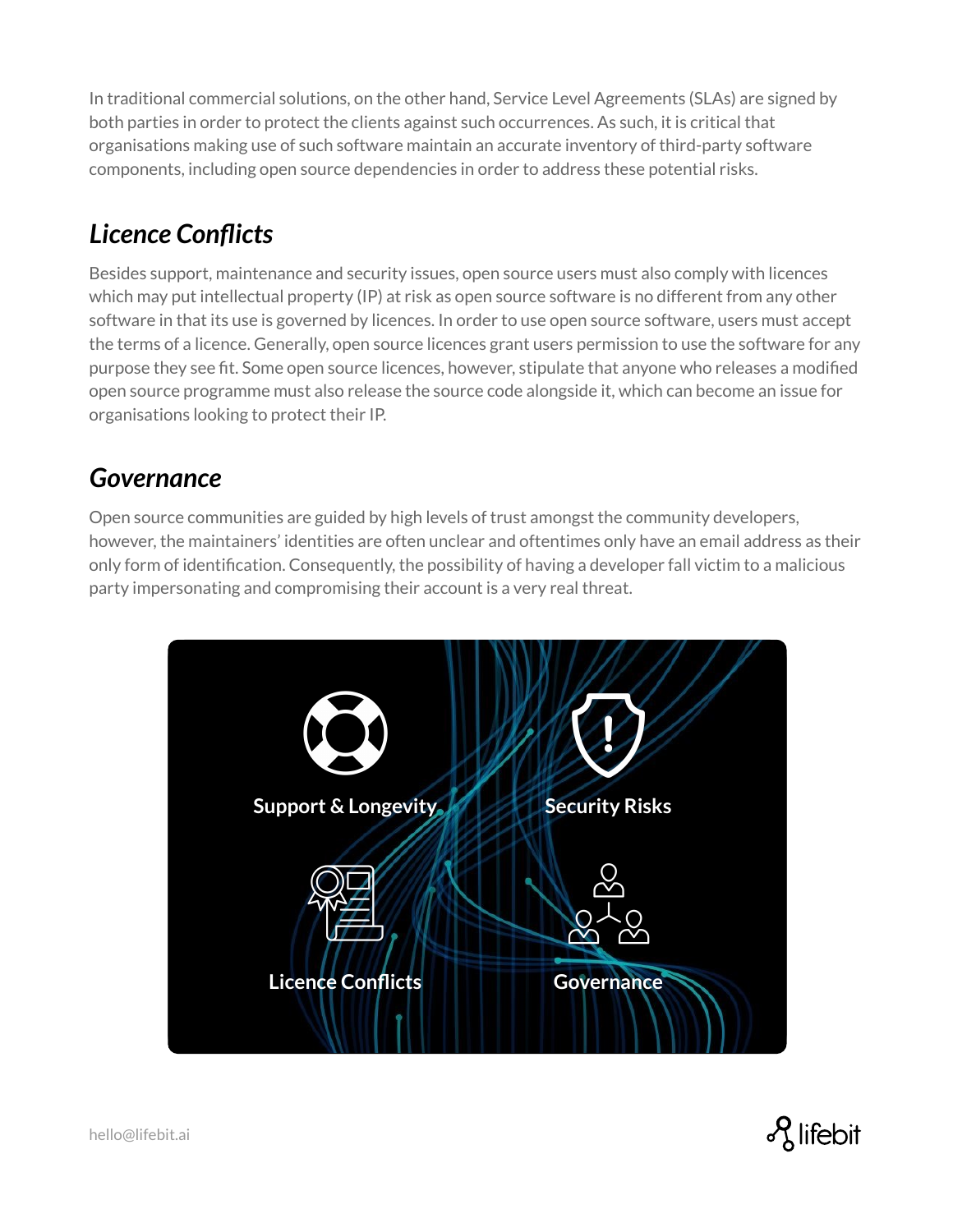# *Approaches to adopting open source software*

Although the technical jargon can be intimidating at times, the differences between closed platforms, DIY solutions and open platforms are relatively straightforward and there are fairly clear pros and cons for each. The best option largely depends on individual organisations and their particular goals. The main objective, however, is the same across the board - to have access to a bioinformatics or digital research environment/platform that is easy for teams to manage on a day-to-day basis, which can look drastically different for organisations.

# *Approach 1: Closed Platform*

Closed platforms, sometimes referred to as blackboxes, are defined as proprietary software distributed under a licensing agreement where authorised users can only essentially view inputs & outputs of their analyses. These solutions may make use of some open source components, but the majority of the source code is proprietary & thereby unavailable for modification or viewing. Consequently, the inner workings of such solutions are completely concealed from end users. As a result of their opacity, these systems:

- require users to typically hand over control of their data and research,
- lack auditability which is fundamental for reproducible research,
- $\bullet$  lack flexibility as end users are confined to using the tools and features offered on the platform integrations with third-party applications are usually non-existent, or at best, limited, and
- often force users to use proprietary languages and frameworks to develop their own custom tools, meaning these lack portability to other platforms

Depending on the complexity of the system, the cost for closed platforms can be quite high, especially when custom integration and services are added to the overall licensing cost. Furthermore, closed proprietary platforms significantly increase the risk of vendor lock-in which make users dependent on a specific vendor and unable to switch to another vendor without substantial switching costs or ability to port their previous resulting data, pipelines and tools.

While the hard cost tends to be higher than other approaches we review in this white paper, clients of such solutions typically experience higher levels of usability and functionality as these environments are designed with the input of experienced UX/UI designers. In addition, end users benefit from best-in-class support and ongoing training as these are typically included as part of the licensing costs. As such, users can rest assured knowing that if anything goes wrong, they will be able to access the relevant support channels to solve their problems, on demand and in real time.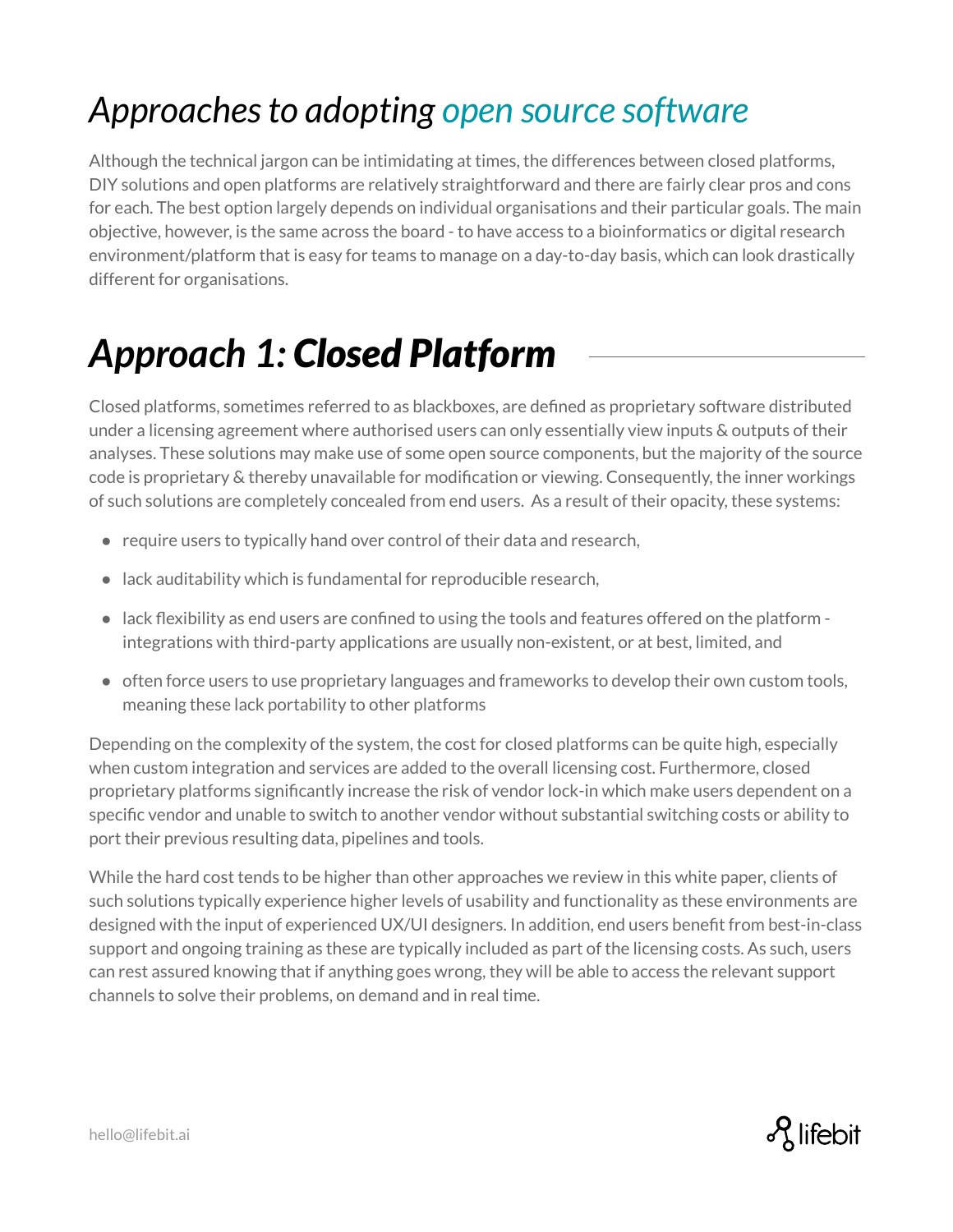# *Approach 2: Do It Yourself (DIY)*

Instead of going the closed platform route, some organisations choose to build their digital research environment from scratch - essentially boiling down to a Do It Yourself (DIY) approach. DIY can seem appealing to organisations looking to leverage the latest innovative open source software and incorporate it into their R&D pipelines. By designing their own ecosystem, organisations have the freedom and flexibility to tailor their solution to fit their research needs.

A major area of criticism, however, is that by choosing to build their own solution using open source components, organisations become heavily reliant on the developer community for support. As we have previously covered, not all open source software is maintained equally - some projects lack regular updating and the development of new features and functionalities. Furthermore, as DIY environments are typically designed and maintained by one or two key individuals, organisations can face significant challenges around work-continuity and support if these individuals ever leave the organisation.

Furthermore, open source software can lack coding and testing standards. Consequently, it becomes the responsibility of the organisation's IT team to troubleshoot and supervise the implementation and maintenance. If, for instance, the code needs tweaking in order to fit a specific use case, the IT team will be responsible for bringing in the right modifications and debug in order to ensure a tight fit with the rest of the tech stack. As such, the variability of open source software in terms of maintenance and coding and testing standards can have a significant impact on an organisation's IT resources and on the stability, security and scalability of the final DIY solution. Although the open source components that make up the final solution are essentially free, significant costs have to be accounted for in terms of the full time employees (FTEs) setting up, developing and maintaining the environment and ecosystem over time.

Another major challenge to DIY approaches is that the usability falls short in open source software because the technology is not generally guided by UX/UI principles and is designed to cater to developers rather than to the vast majority of researchers with little-to-no programming experience. Although user guides are encouraged in open source communities, they are not enforced and are often filled with technical jargon that is extremely difficult to understand. Such a solution will therefore only be usable by a subset of the users and the organisation, and will not foster collaborative work across different user groups and different mixed teams of technical and non-technical users.

> of codebases contain components that are outdated by 4+ years or that have seen no<br>development activity in the past 2 years

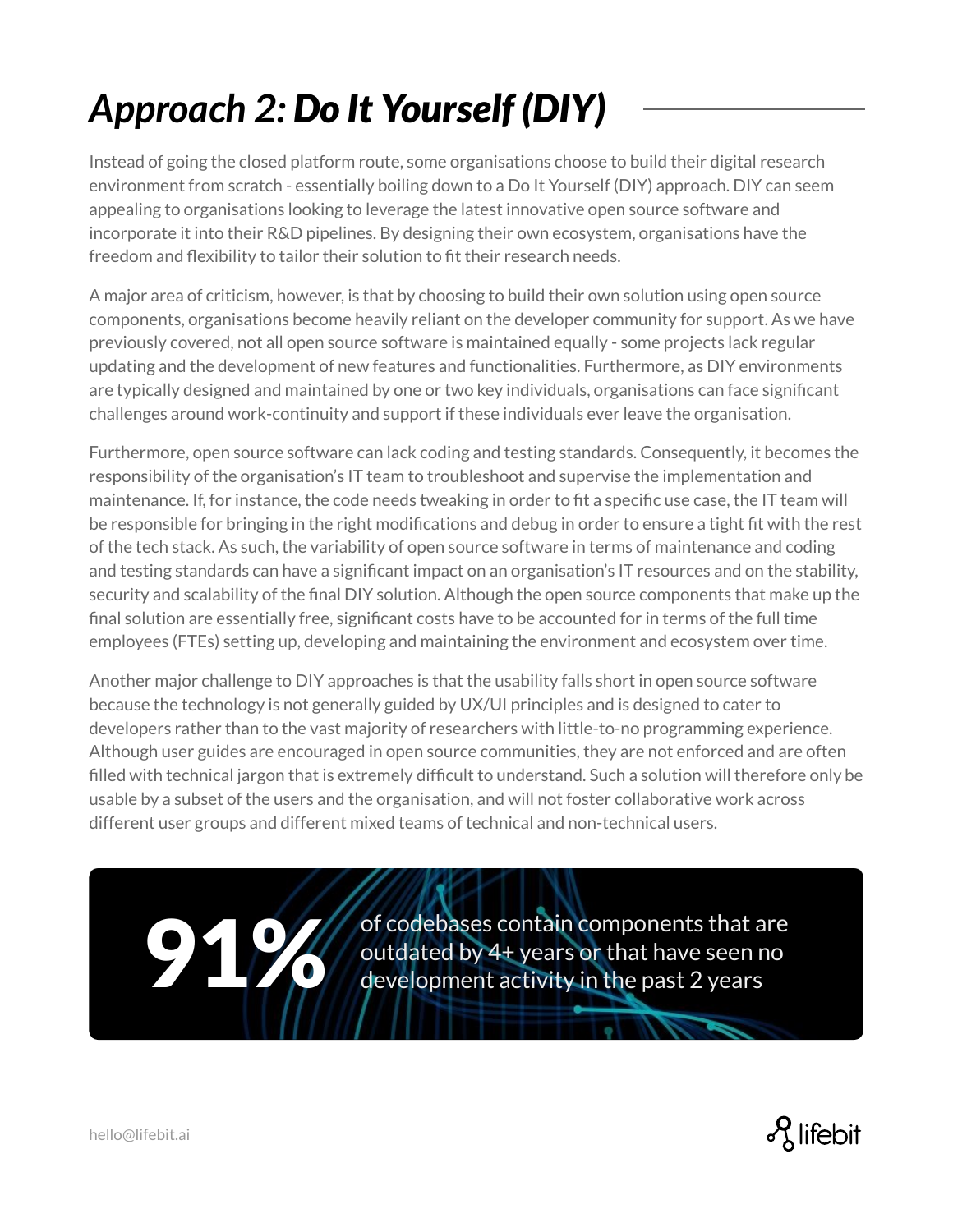# *Approach 3: Open Platform*

The open platform approach, or an open ecosystem approach, can be thought of as an intermediate solution between closed platform and DIY approaches as it offers the best of both worlds. These platforms provide the reliability and support of closed platforms as these are usually distributed under a licensing agreement, while also offering end users the endless possibilities to customise their environment by enabling them to integrate their favourite innovative third-party applications, tools and data. This is performed via published external programming interfaces, also known as Application Programming Interfaces (APIs), which enable third-party integrations. Furthermore, open platforms also extend support for a variety of open source integrations and applications, which ensure minimal security risks when it comes to adopting innovative and community-driven applications.

Providing an open platform gives developers the building blocks to better fit their organisation's needs. As every client is different and is interested in using different tools and workflows for their analyses, it is important that they are given the opportunity to choose the software they want to use and be able to make it all work seamlessly together.

Open platforms provide two main benefits to end users:

- they enable users to add features and functionality they would otherwise not be able to in closed systems, and
- they help combat vendor lock-ins and data silos, which are often significant issues when using either a closed platform or DIY solution

### *Conclusion*

Open source software has the potential to speed up development, thereby freeing organisations to create innovative products that give them the competitive edge. To maintain that edge, however, it is critical for organisations to assess possible risks with incorporating open source components into their environment. By adopting an approach tailored to their key requirements, organisations can drastically mitigate open source risks in the future, ensuring a sustainable and stable ecosystem.

#### *REFERENCES*

- 1. Github (2020). The 2020 State of the Octoverse. <https://octoverse.github.com/>
- 2. Clément, L., Emeric, D., Laurent, M., David, L., Eivind, H., & Kristian, V. (2018). A data-supported history of bioinformatics tools. arXiv preprint arXiv:1807.06808.
- 3. IBM Closes Landmark Acquisition of Red Hat for \$34 Billion (2019). <https://www.redhat.com/en/about/press-releases/ibm-closes-landmark-acquisition-red-hat-34-billion-defines-open-hybrid-cloud-future>
- 4. Synopsys (2020). Open Source Security and Risk Analysis Report
- 5. Another Linux community with malware woes (2018). <https://nakedsecurity.sophos.com/2018/07/11/another-linux-distro-poisoned-with-malware/>

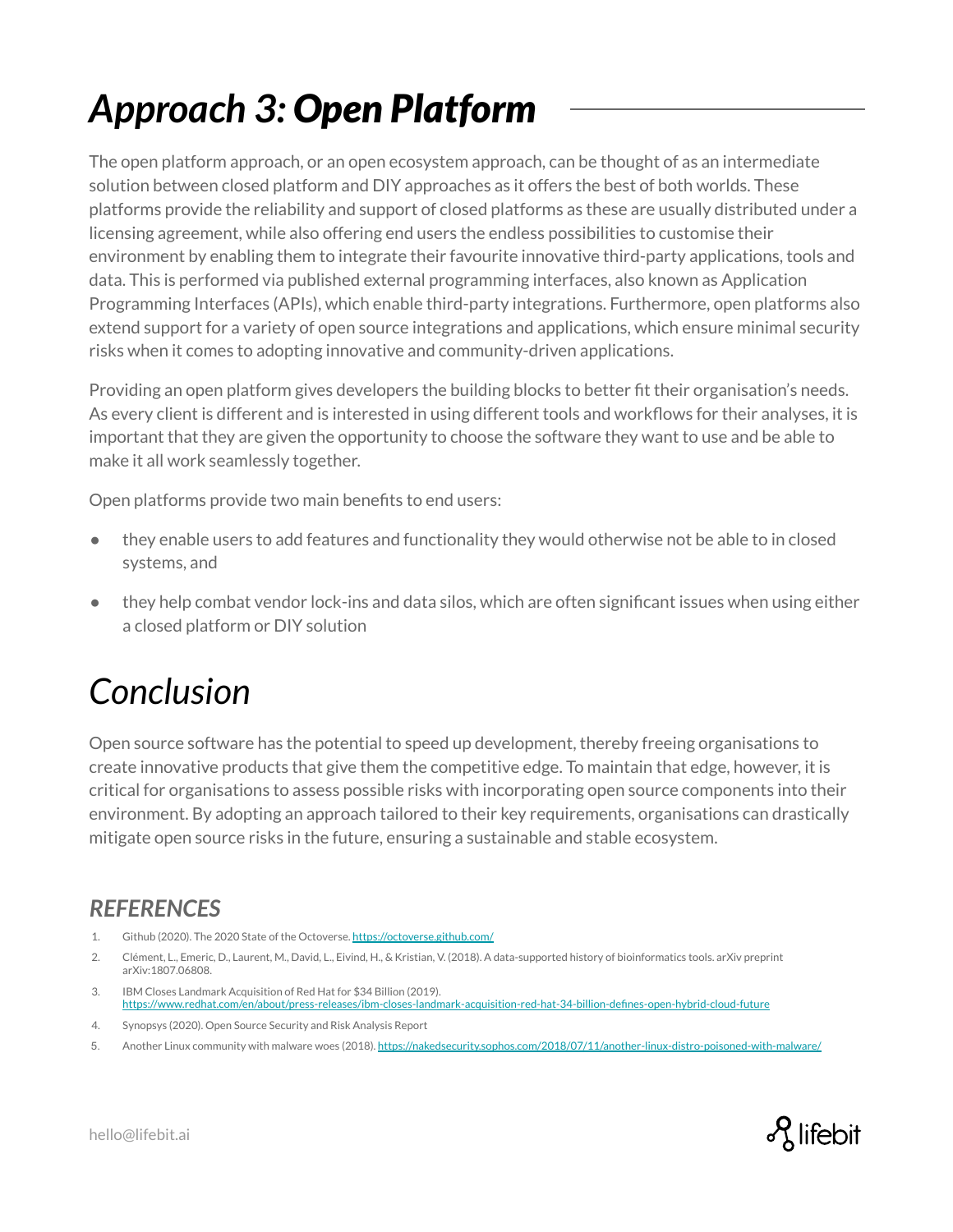## *Pros & Cons of different approaches to adopting open source bioinformatics software*

|                                  | <b>Pros</b>                                                                                                                                                                                                                                                                                                                                                                                                                                                                                                                                                                   | <b>Cons</b>                                                                                                                                                                                                                                                                                                                                                                                                                                           |
|----------------------------------|-------------------------------------------------------------------------------------------------------------------------------------------------------------------------------------------------------------------------------------------------------------------------------------------------------------------------------------------------------------------------------------------------------------------------------------------------------------------------------------------------------------------------------------------------------------------------------|-------------------------------------------------------------------------------------------------------------------------------------------------------------------------------------------------------------------------------------------------------------------------------------------------------------------------------------------------------------------------------------------------------------------------------------------------------|
| <b>Closed</b><br><b>Platform</b> | Best-in-class support<br>$\bullet$<br>Increased reliability & scalability<br>$\bullet$<br>High levels of usability & functionality<br>$\bullet$                                                                                                                                                                                                                                                                                                                                                                                                                               | Loss of control over data<br>• Lack of audibility<br>Lack of flexibility<br>$\bullet$<br>Increased risk of vendor lock-in<br>$\bullet$<br>Platform infrastructure needs<br>to be licensed<br><b>Higher costs</b><br>$\bullet$                                                                                                                                                                                                                         |
| Do It<br><b>Yourself</b>         | Latest innovative software<br>$\bullet$<br>Flexibility<br>$\bullet$<br>Ability to fully customise environment<br>$\bullet$                                                                                                                                                                                                                                                                                                                                                                                                                                                    | Heavy reliance on open source<br>$\bullet$<br>community for support<br>• Customisation, troubleshooting,<br>debugging and maintenance falls<br>back on the organisation's IT team<br>• Significant costs in terms of FTEs<br>for maintenance<br>• Decreased usability for individuals<br>with little programming experience<br>• Decreased stability & scalability<br>Increased security vulnerabilities<br>$\bullet$<br>and risk of security threats |
| Open<br><b>Platform</b>          | Latest innovative software<br>$\bullet$<br>Flexibility<br>$\bullet$<br>Ability to fully customise environment<br>$\bullet$<br>via APIs for third-party integrations<br><b>Extended support for</b><br>$\bullet$<br>open source components<br>Best-in-class support<br>$\bullet$<br>Increased reliability & scalability<br>$\bullet$<br>High levels of usability & functionality<br>$\bullet$<br>Increased collaboration<br>$\bullet$<br>Control over data &<br>$\bullet$<br>combat data silos<br>Improved auditability<br>$\bullet$<br>No risk of vendor lock-in<br>$\bullet$ | Core platform infrastructure<br>$\bullet$<br>needs to be licensed                                                                                                                                                                                                                                                                                                                                                                                     |